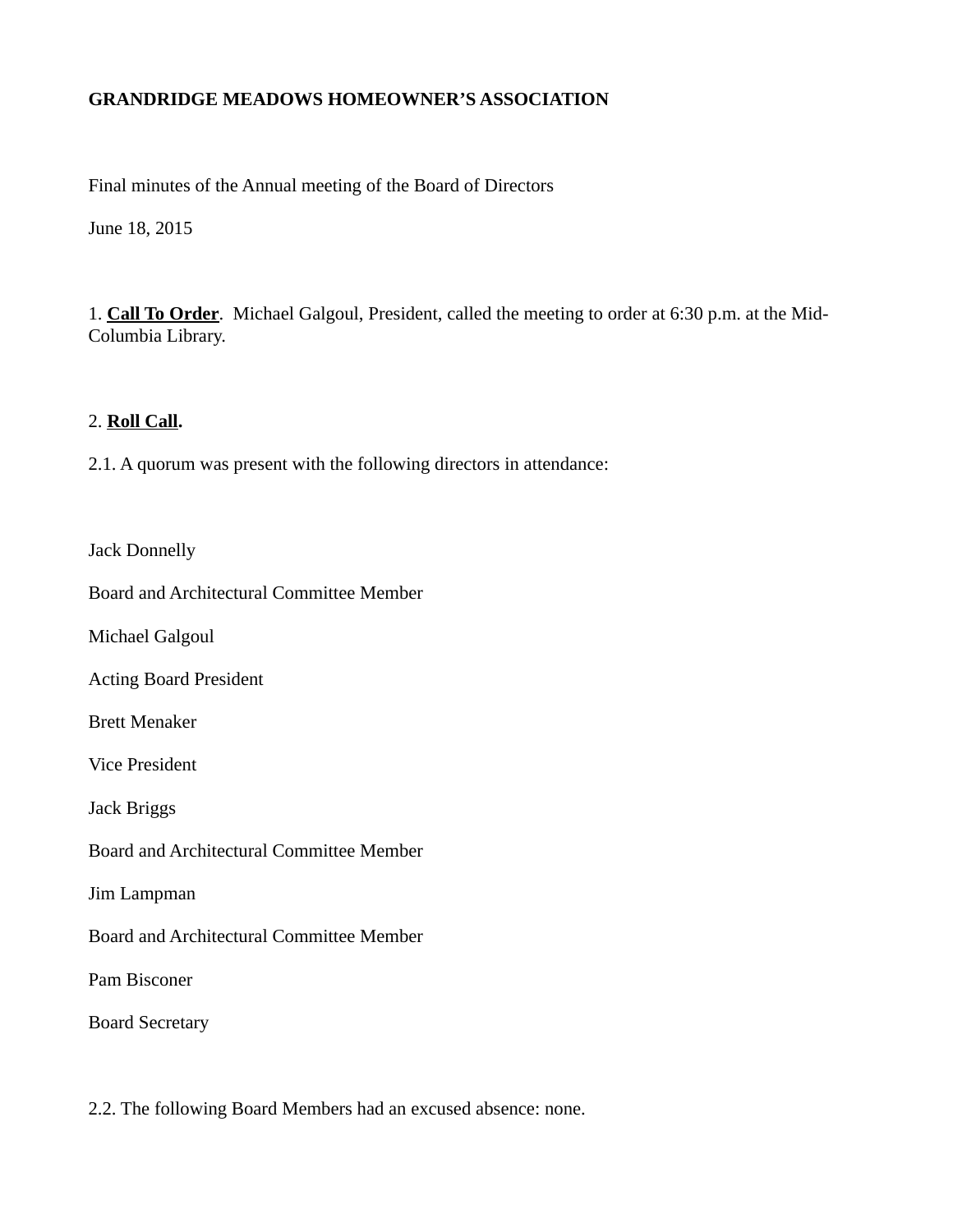### 3. **Secretary Report.**

3.1 Approval of March and April Minutes. The minutes of the March regular meeting of the Board of Directors and the April special meeting regarding the Bush Car Wash were approved. Jack Briggs moved and Michael seconded and the motion passed unanimously.

3.2 Election of Board Officers. Pam stated that she had received the ballots for the election and asked for a motion to approve the slate of candidates as listed on the ballot. Jack Briggs seconded the motion. Michael asked if anyone present at the meeting would like to serve on the board and no one volunteered. Michael indicated that the members present at the meeting could vote on the slate of officers. Michael called for a vote and all present approved the current slate of officers with one person abstaining. Those elected are: Brett Menaker, President; Michael Galgoul, Vice President; Pam Bisconer, Secretary; Jack Briggs, Board and Architectural Committee Member; Jack Donnelly, Board and Architectural Committee Member; Jim Lampman, Board and Architectural Committee Member; Michele Burke, Board Member at Large.

#### 4. **Financial Report.**

4.1 Financial Report – May 31, 2015. Michael stated that the HOA had \$18,649 in income from January 1, 2015 through May 31, 2015. He said our expenses in three categories – bonding, liability insurance and common areas are required. Our total expenses through May 31st were \$5,989. Our income is based on 140 homes at a dues payment of \$150 a month which totals \$21,000. Michael said we have \$36,024.74 in checking. Please see attached for Financial Summary from the Annual Meeting.

4.1.2 Bid for Administrative and Bookkeeping Services. Michael presented information from EverStar Realty which outlined services they could provide for our HOA. Michael stated the cost for the services is \$250 per month and includes annual billing and collections, payment of expenses, monthly accounting and progress reports, lien filings and issuing fine letters. Michael stated that this would cost \$3,000 per year and our current budget is \$4,000 per year. Michael said we have hired a bookkeeper to perform some of these services since we did not have an HOA member to perform these activities and the bylaws allow for this. Pam indicated that she had not seen a copy of this information and did not want to approve it until she had a chance to review. Jack Briggs asked what experience they have in this area and he wanted to know that before making a decision. Michael stated that our current bookkeeper recommended this firm and that he will send out the information for board review and then a decision can be made. Michael said that if approved EverStar could start providing these services in August 2015.

4.2 Discussion and Approval of HOA Reserve Account Strategy as Required by RCW 64.38.065. Michael stated the law recommends that we have money in reserve for catastrophic events, for example, if we have a wind storm that damages all of our plants and have to replace them. Michael moved that we establish a reserve account of \$10,000 from the prior year carryover income and waive the expenditure for an assessment of the property because it usually runs \$4,000 to \$5,000 and that we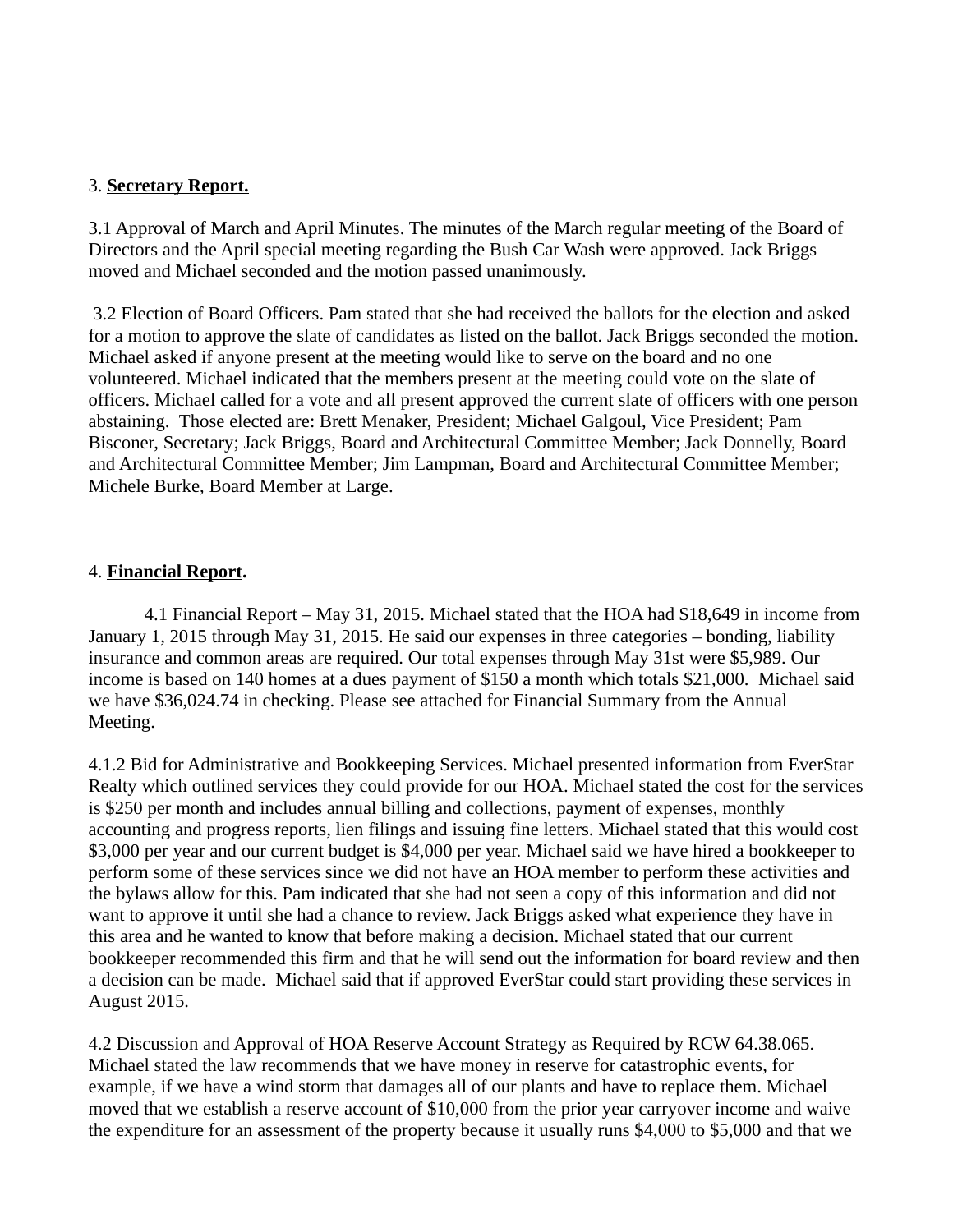not include a reserve study. Motioned seconded by Brett and passed unanimously.

4.3 Budget Approval. Michael moved that the \$21,000 budget that runs through December 2015 be approved with a \$1500 placeholder for management services and Jim seconded. Motion passed unanimously.

## 5. **Architectural Control Committee Report.**

5.1 Fence Staining along Center Parkway, Drip Lines and Rock Landscaping Complete. Jim stated that this project is complete and a new drip line was installed from Quebec Street to Montana Street because it was getting buried in the sand. Members indicated that the fence looked nice. One member's fence was not stained because it was already stained.

5.2 Update on purchase of dog waste bag dispenser. Motion to remove this from the agenda by Jack Briggs and Michael seconded and motion passed unanimously.

5.3 Bush Car Wash Update & June 8th Meeting Outcome. Jack Briggs explained that the land immediately adjacent to some homeowners on Quebec was rezoned from residential to commercial. Now, the Bush family wants to put in a car wash and coffee shop with a drive-up window. Bush plans to drop the elevation of the site by four feet and put in a four foot retaining wall and six foot masonry wall about 10 feet back from the retaining wall. Jack stated Bush will start leveling the land this year and will build next year. The issue now that the six homeowners need to decide is whether they want the masonry wall to replace their fence or if they want to keep their fence and have the masonry wall in addition to their fence. Bush will not remove the fence for the homeowner if that is what homeowners decide. Bush also wants input from homeowners on the color of the masonry wall.

5.4 Spring clean-up letter. The spring clean-up letter was sent out and most homeowners did a good job of getting their yards in shape.

5.5 ACC Violation Procedure. No discussion on this item as the ACC can determine this.

# 6. **Old Business.**

6.1 None

# 7. **New Business**

7.1 Pam asked if anyone knows of rentals in the neighborhood to let her know so that violation letters can be forwarded to the owner. There have been some instances where this has not happened.

7.2 Jack Briggs will contact the bank of the home that is in foreclosure on West Bruneau Avenue to determine if there is some way we can try to keep up the appearance of the home.